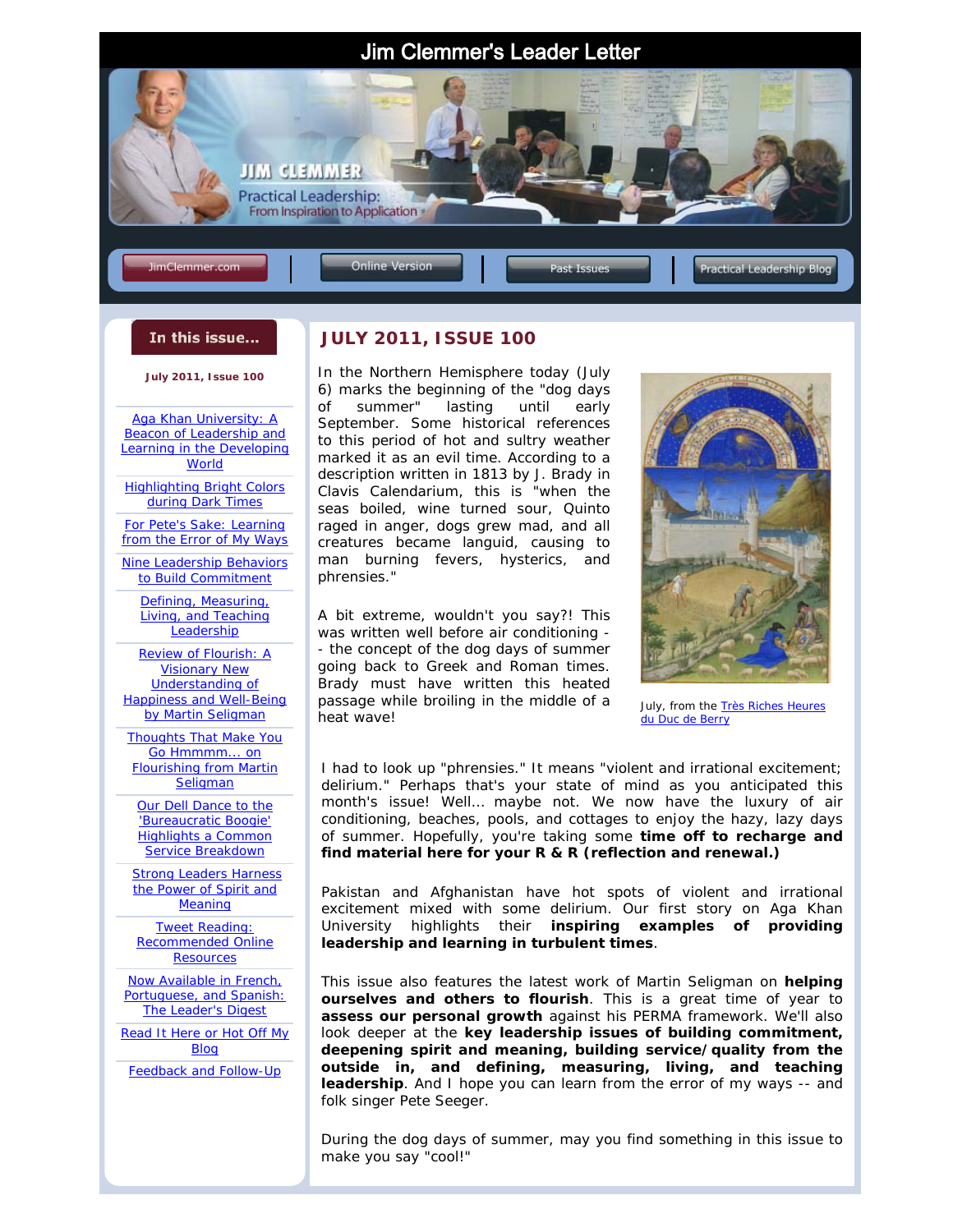#### **Permission to Reprint**

You may **reprint any items** from *The Leader Letter* in your own printed publication or e-newsletter as long as you include this paragraph:

"Reprinted with permission from *The Leader Letter*, Jim Clemmer's free enewsletter. For over twenty-five years, Jim's 2,000 + practical leadership presentations and workshops/retreats, seven bestselling books, columns, and newsletters have been helping hundreds of thousands of people worldwide. His web site is

**[www.jimclemmer.com.](http://www.jimclemmer.com/)"**





# **AGA KHAN UNIVERSITY: A BEACON OF LEADERSHIP AND LEARNING IN THE DEVELOPING WORLD**

In late May our Senior Vice President of Consulting and Training, Scott Schweyer, and I were in Karachi, Pakistan for follow up work with the very extraordinary [Aga Khan University.](http://www.aku.edu/) The dogs days of summer arrived early; it got up to 45C (120F) and humid! Once again, I thoroughly enjoyed working with a cool group of **exceptionally** 



 **energetic and determined leaders providing vital services in tough circumstances**. To read about my first trip when my work with AKU started, go to my May 2010 blog post Into Africa: An Eye-Opening [and Inspiring Trip.](http://www.jimclemmer.com/blog/2010/05/18/into-africa-an-eye-opening-and-inspiring-trip/)

[Aga Khan University](http://www.aku.edu/) runs two medical teaching hospitals in Karachi, Pakistan and Nairobi, Kenya. They also have teaching sites and healthcare services on three continents. AKU is focused on **molding leaders of the future within the developing world**. Part of the strategic work we're helping them with is centered around building an integrated health system, developing a comprehensive university (they're building new Faculties of Arts and Science in Pakistan and Tanzania), improving teaching, learning and assessment methods, research and development of solutions to key healthcare and education problems facing the developing world, and strengthening their funding and longterm financial sustainability.

For a shot of inspiration, I highly recommend you view a 12 minute video on their web site. Click on [Aga Khan University](http://www.aku.edu/) and then the video screen on the right entitled "*The Difference We Make."* You'll see shots of their beautiful campuses and hospitals as well as inspiring stories like the Kenyan nursing graduate who persevered through her studies (often by candle light) while raising seven orphaned nieces and nephews in Nairobi's notorious slums. Or you can learn of efforts to rebuild Afghanistan's war-torn healthcare system. In the video, university, medical and foundation leaders (like one from the Bill and Melinda Gates Foundation) call [Aga Khan University](http://www.aku.edu/) a world class leader.

The video also touches on the original roots and core mandate of AKU as a pioneer of tolerance, diversity, and education in the Muslim world. CEO [Firoz Rasul,](http://www.aku.edu/university/aboutus/key-officers-president.shtml) and I have had in-depth and enlightening conversations about the university's role in broadening perspectives, understanding, and honoring each person or group's personal development or spiritual paths across all societies and religions. For more on his perspectives, see ["Bridging a 'Chasm' of Ignorance.](http://www.aku.edu/News/article-fr07.pdf)" This world can sure use a lot more tolerance and mutual respect and a lot less narrow-minded extremism across all religions.

[Aga Khan University](http://www.aku.edu/) can use lots of help to keep expanding their vital work. When you're on their site, click on [Working at AKU](http://www.aku.edu/job/career/index.shtml) and follow any of the links on the right for current vacancies or overseas volunteer opportunities. I first connected to AKU through their VP of HR, Carol [Ariano.](http://www.aku.edu/university/aboutus/key-officers-vphr.shtml) She was a Canadian Client of my previous company, The Achieve Group, back in the early nineties. Carol is continually recruiting throughout Europe, North America, Australia, and other western countries for professionals interested in a major career shift to making a difference in a part of the world that needs lots of help.

I have donated books and part of my fee/time to this very worthy cause. As AKU grows, financial sustainability is becoming ever more critical. They appreciate any and all donations.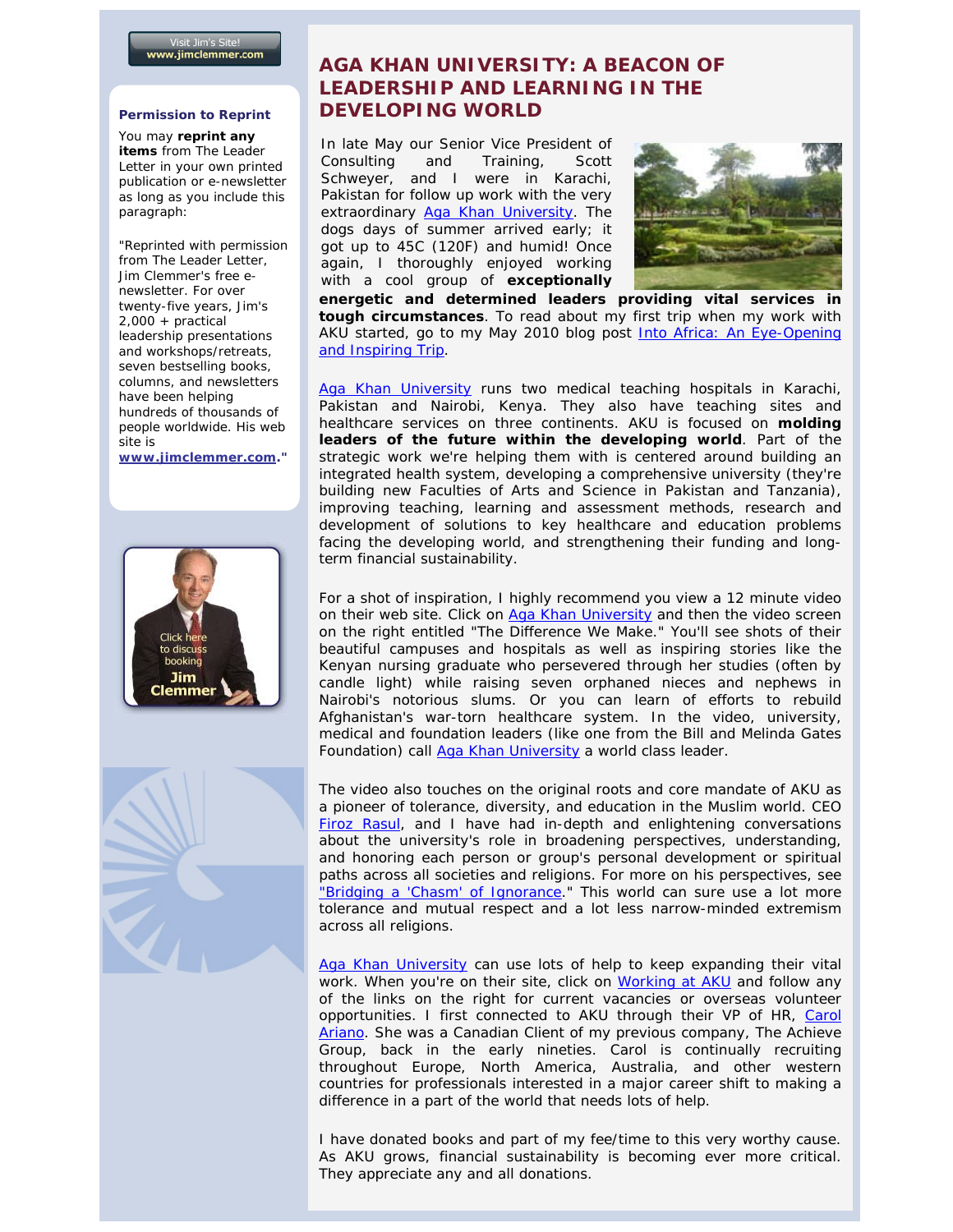## <span id="page-2-0"></span>**HIGHLIGHTING BRIGHT COLORS DURING DARK TIMES**

**Aga Khan University is a remarkable example of a highly values and mission driven organization navigating through very turbulent times in difficult parts of the world**. During my initial trip last June and my recent visit this May, I had some time to tour the teaming city of Karachi (population 18 Million.) I filled my digital camera with lots of fascinating photos. [Click here](http://www.facebook.com/media/set/?set=a.10150288610245281.380393.21266500280) to view some of my photos.

I was especially struck by the vibrant and joyful colors displayed in clothing, artwork, interior decor, and even everyday items at the market like aprons



and towels. The above photo is a wall hanging I purchased last year. The precise and detailed needlework took the artist who created it eight months of hard work. It hangs prominently in our dining room eliciting plenty of admiring comments.

<span id="page-2-1"></span>The most fascinating and public exhibitions of vibrant and joyful artistry are the thousands of brightly painted trucks and buses filling the busy streets of Karachi. I did some research when I got home and found an interesting site on the [painted trucks \(Masterpieces to Go\)](http://www.saudiaramcoworld.com/issue/200502/masterpieces.to.go.the.trucks.of.pakistan.htm) where there's a history and a gallery of some of the most elaborate trucks. There's also a site with [more painted trucks and some of the buses.](http://www.skyscrapercity.com/showthread.php?t=453999) Many of the photos on these two sites show trucks and buses much more decorated and over the top than I saw.

With last summer's devastating floods, violence and terrorism, a fledgling new democracy, poverty, and a struggling economy, Pakistan is going through very difficult times. The cheerful works of art are outcroppings of indomitable human spirit shining through bleak times. **Highlighting our brightest colors during our darkest hours is a lesson we can all take to heart**.

## **FOR PETE'S SAKE: LEARNING FROM THE ERROR OF MY WAYS**

Within 10 minutes of my blog *[Changing](http://www.jimclemmer.com/blog/2011/05/31/changing-seasons-changing-skills-habits-and-perspectives/)  [Seasons, Changing Skills, Habits, and](http://www.jimclemmer.com/blog/2011/05/31/changing-seasons-changing-skills-habits-and-perspectives/)  [Perspectives](http://www.jimclemmer.com/blog/2011/05/31/changing-seasons-changing-skills-habits-and-perspectives/)* being posted (this was also the introductory section for last month's *Leader Letter*) an alert reader sent me an e-mail entitled "For Pete's Sake," pointing out that I'd incorrectly credited "Bob Seeger" as writer of the song, "Turn! Turn! Turn!" from Ecclesiastes. It was actually Pete Seeger. Mia culpa! Sorry Pete! I hope you -- and not Bob - - gets the royalties from this popular tune that's been recorded by so many other artists.



I was corrected by a few other readers in fairly short order. John Eckhart, Quality Management Coordinator, Department of Laboratory Medicine and Pathology at The Mayo Clinic wrote that he spotted the error because *"'Turn, turn, turn' from Ecclesiastes was the basis for the wedding ceremony when we were married way back in 1969. The pastor was upset that it wasn't an approved wedding sermon but he did a great job. Our 42nd anniversary is June 8."*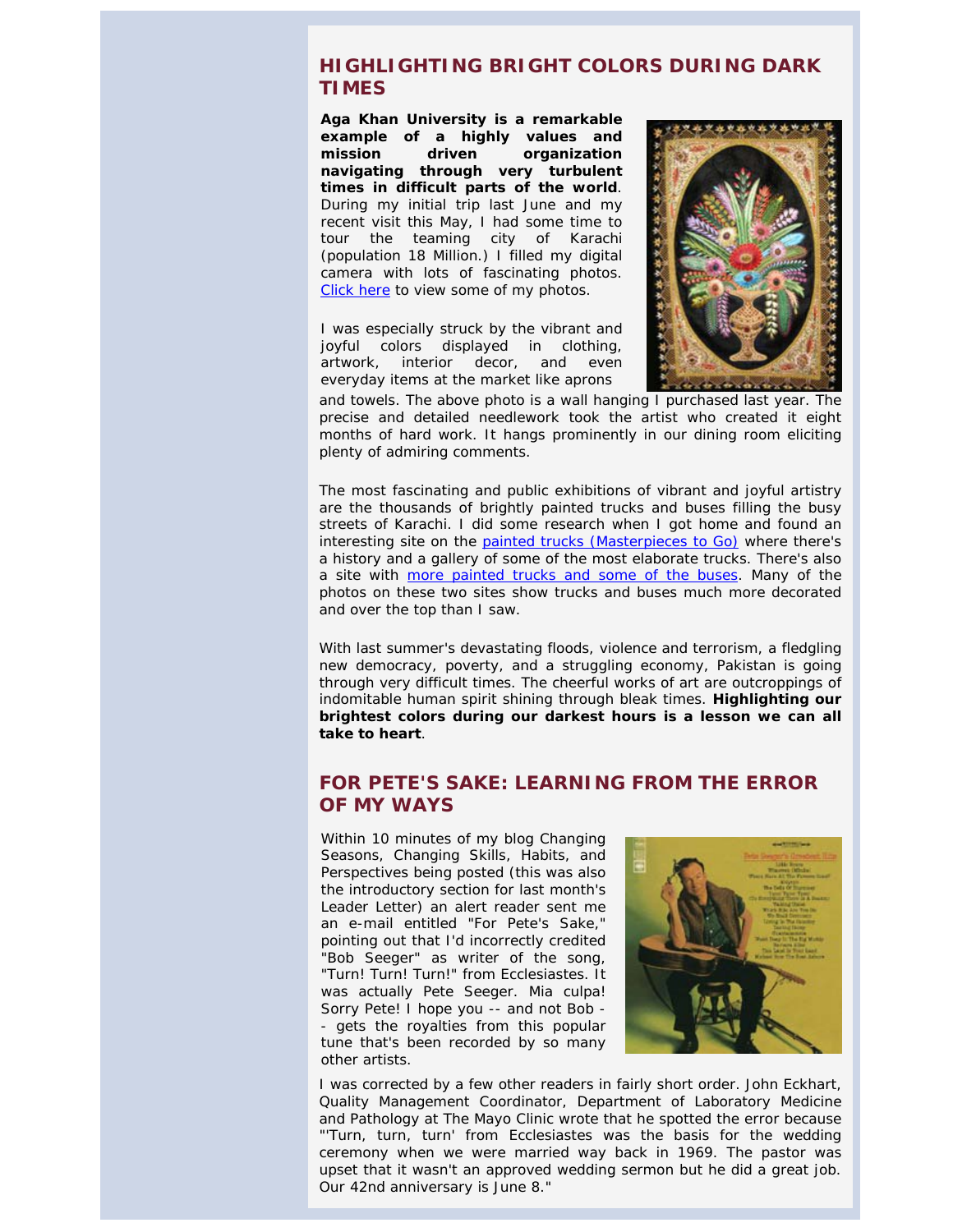John is clearly in the right job: quality management! And the pastor clearly did a great job since he and his wife are together over four decades later. He adds this timeless wisdom: *"In over 40 years of marriage one learns the art of compromise, the hazards of judging, and the power of love. All good things."*

Thanks to readers for the quick corrections! We were able to immediately correct the blog post and the June issue of *The Leader Letter* before it was published.

Yet another reader wrote, *"I'll bet a story on old Pete Seeger would make a good leadership story. He's still feisty at 92."* He's absolutely right! The [Wikipedia entry on Pete Seeger](http://en.wikipedia.org/wiki/Pete_Seeger) -- now 92 -- is extensive and a wonderful review of this iconic American folk singer's extensive work and life as an activist authentically and boldly living his values. Three years ago he released *At 89,* an album that earned him the Grammy Award for Best Traditional Folk Album.

I am inspired by people like Pete Seeger and Warren Bennis [\(see my](http://www.jimclemmer.com/blog/2011/05/17/review-of-still-surprised-a-memoir-of-a-life-in-leadership-by-warren-bennis/)  [recent review of his new book\)](http://www.jimclemmer.com/blog/2011/05/17/review-of-still-surprised-a-memoir-of-a-life-in-leadership-by-warren-bennis/) who stay fully engaged in life well into their 70s, 80s, 90s -- and beyond. Our neighbor's father learned to read at ninety. Now 104, he's got a big stack of books to keep him engaged.

<span id="page-3-0"></span>I've written a few pieces about the energetic elderly who maintain their passion for life. You can read about Jack and Elizabeth versus Howard and Sylvia in [Apathy and Cynicism Zap Our Spirit,](http://www.jimclemmer.com/apathy-and-cynicism-zap-our-spirit.php) how we can **get old rather, than grow old** in [Signs of Stagnation,](http://www.jimclemmer.com/signs-of-stagnation.php) and how [Life Accumulates](http://www.jimclemmer.com/life-accumulates-in-our-personal-choice-accounts.php)  [in our Personal Choice Accounts.](http://www.jimclemmer.com/life-accumulates-in-our-personal-choice-accounts.php)

What's in a name? Lots, in this case! Who knew one little name error could open up such rich discussion and learning? It's a great reminder of how **innovation and discovery often comes from drawing lessons from our mistakes**.

# **NINE LEADERSHIP BEHAVIORS TO BUILD COMMITMENT**

**So many leadership topics** to write about and so little time! I continue to stockpile **research on personal, team, and organization leadership**. Today's blog draws from two research pieces I've been hanging on to for a while, waiting for a chance to share them with you.



The first is about how ["CEOs Misunderstand Employee Engagement."](http://www.management-issues.com/2010/12/7/research/ceos-misunderstand-employee-engagement.asp) This piece in *Management-Issues* tells of a report from the Economist Intelligence Unit that, *"more than eight out of 10 top executives in companies across Europe and the Middle East view disengagement as one of the three biggest threats to their business."* I am sure that's similar in Canada, the U.S. and Australia.

Yet, *"barely more than one in 10 say that their companies regularly take action to tackle staff with continually low engagement."* Amazing, but certainly consistent with our experience!

The article also cites *"research by consultants Hay Group… that up to 30 per cent of variance in business results can be explained simply by differences in the work climate created by line managers."*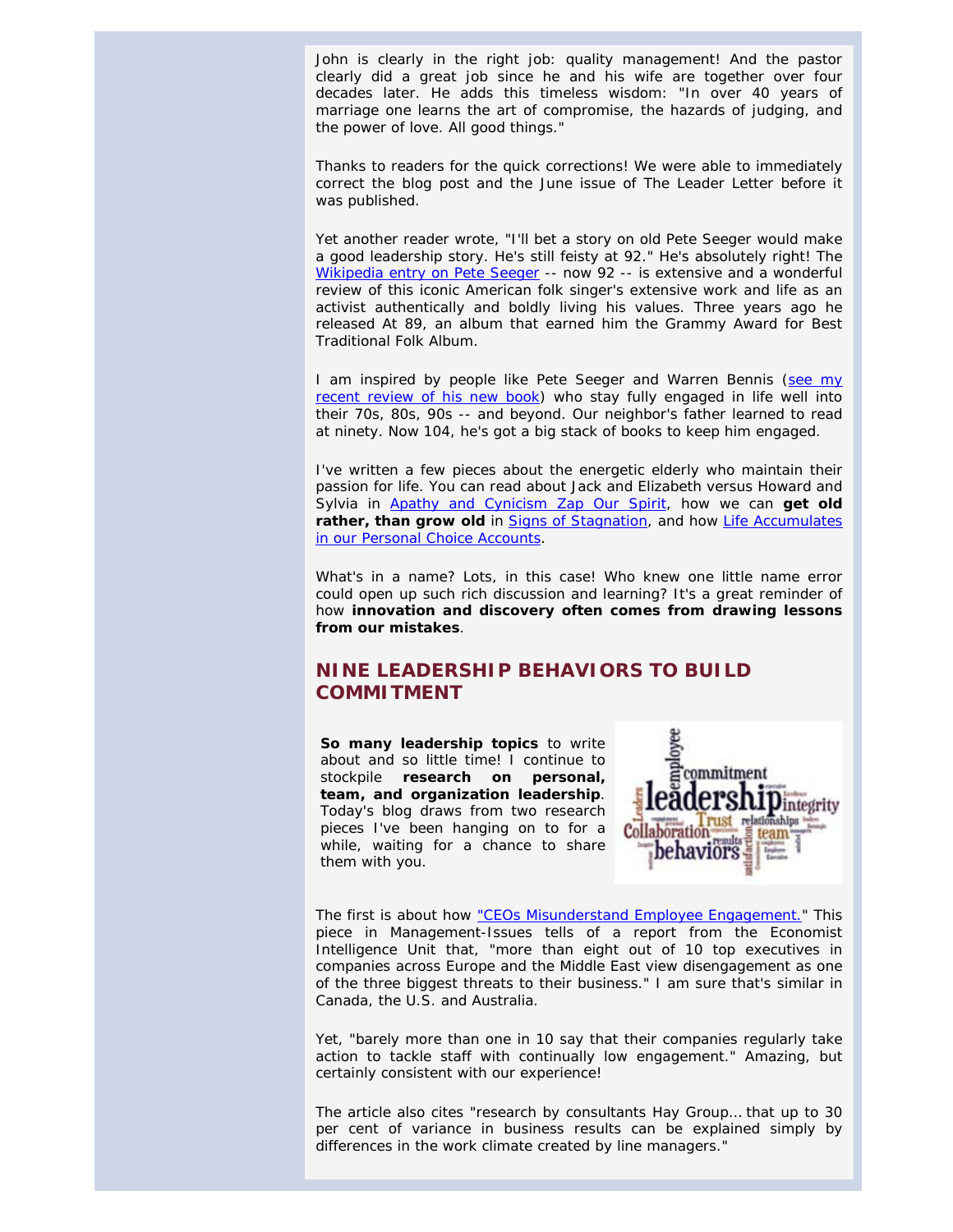That leads to the second piece of research from Zenger Folkman on *[Employee Commitment](http://www.eep2.com/dle9632157/le1210.pdf)*. The company surveyed 100,000 people, examining 49 behaviors that evaluated 16 leadership competencies and then *"isolated the top leadership behaviors that created a satisfied employee who is highly committed."*

Writing in *[Executive Excellence](http://www.leaderexcel.com/)*, Joseph Folkman reports on "**improving nine leadership behaviors has the greatest impact on employee satisfaction and commitment**:

- 1. **Inspire and motivate others.** Leaders who effectively inspire and motivate others have high energy and enthusiasm. They energize their team to achieve goals and increase performance.
- 2. **Driving for results.** The drive for results is vital; however, some leaders are all push (drive for results) and no pull (inspiration), which reduces motivation. A healthy balance is necessary.
- 3. **Strategic perspective.** Leaders who provide their team with a definite sense of direction and purpose have more satisfied and committed employees. These leaders paint a clear perspective between the overall picture and the details of day-to-day activities.
- 4. **Collaboration.** When leaders show that they can achieve objectives that require a high level of cooperation, they create synergy, and everyone enjoys the work more.
- 5. **Walk the talk.** Being honest and acting with integrity creates a more satisfied and committed workforce. Leaders need to be role models and set a good example.
- 6. **Trust.** Leaders engender trust by becoming aware of employee concerns, aspirations, and circumstances; projecting deep expertise, knowledge, and confidence in making informed decisions; being consistent and predictable; and exhibiting honesty and integrity.
- 7. **Develops and supports others.** When leaders help employees to develop new skills and abilities, employees have higher satisfaction and commitment, and become higher performers and more promotable. Effective leaders are thrilled by the success of others.
- 8. **Building relationships.** Leaders who stay in touch with employee concerns engender higher employee satisfaction and commitment. Such leaders balance getting results with a concern for others needs.
- 9. **Courage.** The leaders with the highest employee satisfaction and commitment are courageous. They don't shy away from conflicts. They deal with issues head-on; when they see the first signs of problems within their teams, they address it directly and candidly."

<span id="page-4-0"></span>This is an **excellent checklist for our personal leadership development** or to **assess or review the skills of anyone** on your team or in your organization that you're trying to develop to increase employee engagement.

# **DEFINING, MEASURING, LIVING, AND TEACHING LEADERSHIP**

**What is leadership? How can I tell if I am a good, bad, or mediocre leader? How can I develop my own leadership? How can we measure and build leadership effectiveness in our organizations?** I've discovered the ancient secrets and answers to these questions and have created a magic pixie dust that you can sprinkle on yourself and other leaders to create instant effectiveness…!!

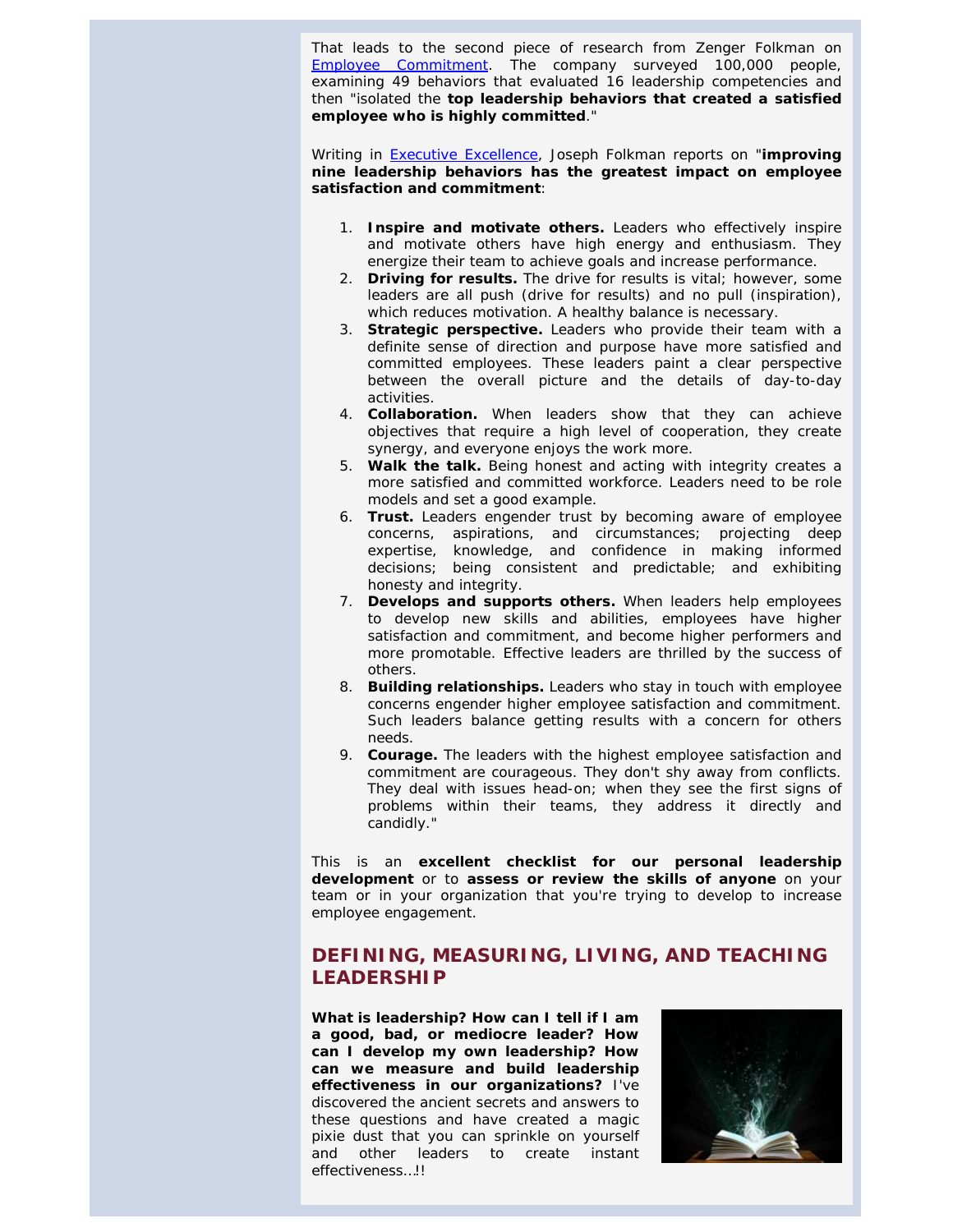Of course, **there is no magic, secrets, or definitive answers to these key questions**. **Management practices are about a way of doing things** -- processes, systems, procedures, methodologies. **Leadership is a way of being** -- emotions, values, growth, and culture.

My blog post [Nine Leadership Behaviors to Create Commitment](http://www.jimclemmer.com/blog/2011/06/14/nine-leadership-behaviors-to-build-commitment/) (previous article published above) stimulated **useful observations and questions from two readers**. One reader noted that, *"Most managers let themselves off the hook for the poor productivity of an employee."* He added that it's possible to rectify these situations. Another reader asked, *"How is the measurement and management of leadership effectiveness actually implemented in practice?"*

Both are **key leadership points without easy or clear cut answers.** Go to [Nine Leadership Behaviors to Create Commitment](http://www.jimclemmer.com/blog/2011/06/14/nine-leadership-behaviors-to-build-commitment/) to see the full comments and my responses. What are your thoughts, experiences, or advice? Join the conversation!

That blog post was based on research and materials I'd been waiting to share with you. There are two more pieces I've also been holding for a while that are very relevant to this discussion.

One is [Five Signs You're a Bad Boss](http://online.wsj.com/article/SB10001424052748703786804576138141599946476.html?mod=dist_smartbrief&utm_source=The+Roundtable+Recap&utm_campaign=e6ccfde0bb-FINAL_Roundtable_Recap_Volume_38_February_2011&utm_medium=email#articleTabs=article) by Diana Middleton and published in *The Wall Street Journal.* She writes, *"Experts say many bosses are similarly clueless about their appearance to employees. Here are five signals you may be one of them* (condensed here to just her headings):

- 1. Most of your emails are one-word long.
- 2. You rarely talk to your employees face-to-face.
- 3. Your employees are out sick -- a lot.
- 4. Your team's working overtime, but still missing deadlines.
- 5. You yell."

Another very useful piece addressing the question, "What is leadership?" was provided by Deepak Chopra writing in the *San Francisco Chronicle*. Entitled [The Leadership Vacuum -](http://www.sfgate.com/cgi-bin/article.cgi?f=/g/a/2010/12/27/deepak_chopra_leadership.DTL&ao=2) Make It Your Friend Chopra declares, *"Among the myths about leaders is that they are born and not made."* For more on the emerging evidence on just how true that is see blog post [Powerful Proof That Leader's Are Made, Not Born.](http://www.jimclemmer.com/newsletter/?p=501)

Chopra goes on to explain, **"Leaders appear when awareness meets need. A person who knows what a group actually needs -- the group can be a family, business, team, or political party -- must be more aware than those in need… once the need is identified, the leader must take steps to fill the role that it demands."** He outlines a hierarchy of leader roles "arranged from lowest to highest… higher needs can't be fulfilled until lower ones are met (condensed here to just headings and his first line)*:*

- 1. **Protector**: Your role is crisis manager.
- 2. **Achiever**: Your role is motivator.
- 3. **Team Builder**: Your role is negotiator.
- 4. **Nurturer**: Your role is counselor.
- 5. **Innovator**: Your role is catalyst.
- 6. **Transformer**: Your role is inspirer.
- 7. **Sage and seer**: Your role is pure light."

**We're steadily getting better at defining, measuring, and teaching leadership skills and behaviors in our organizations.** At a personal level, much of leadership is about our own unique journey of selfdiscovery and growth. **Personal leadership development is much like walking across new fallen snow looking for our leadership path. It's when we stop and look back at the route that we've taken we see our path.**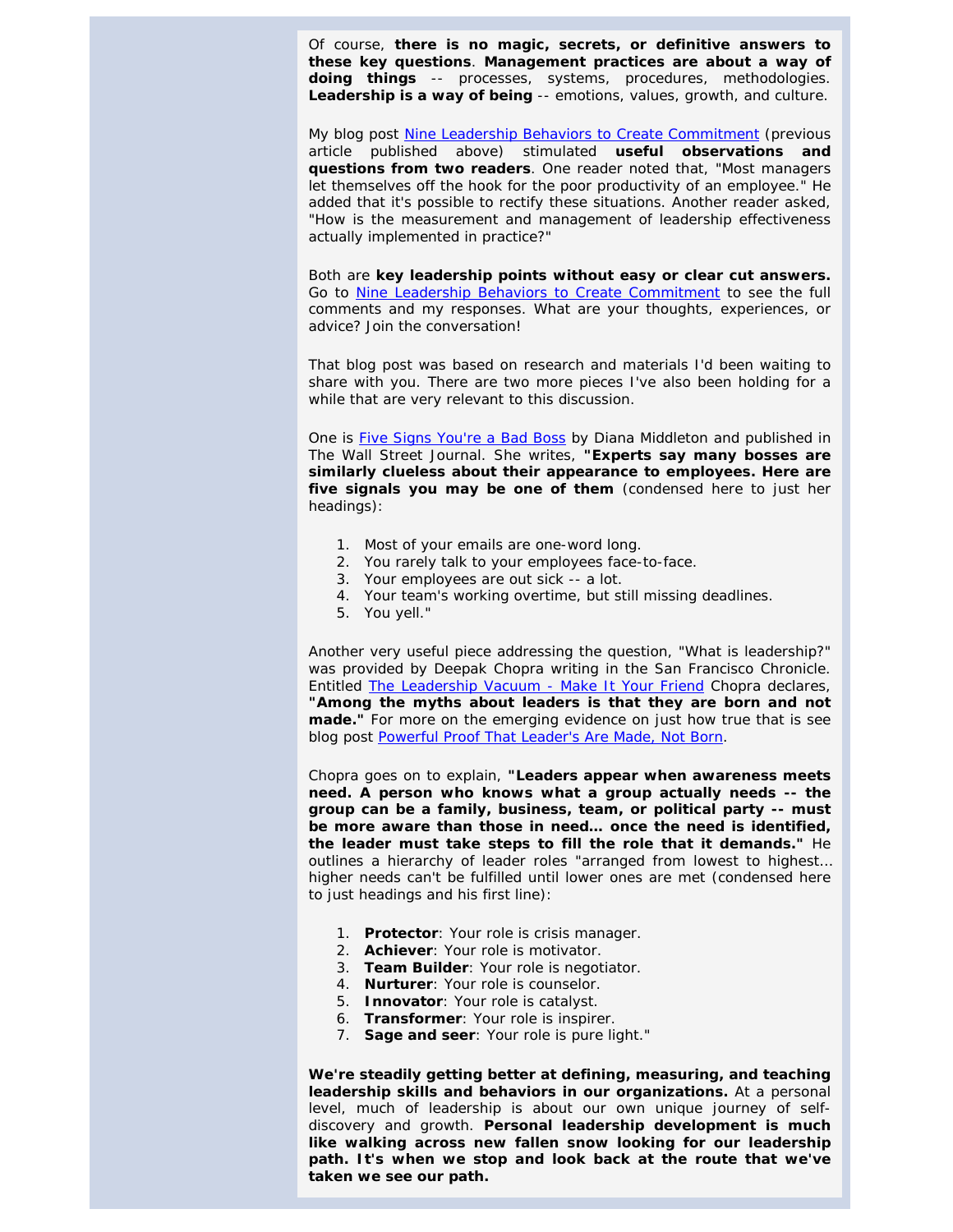# <span id="page-6-0"></span>**REVIEW OF** *FLOURISH: A VISIONARY NEW UNDERSTANDING OF HAPPINESS AND WELL-BEING* **BY MARTIN SELIGMAN**

Since the mid-eighties I've been an avid follower of Martin Seligman's leading-edge work at the University of Pennsylvania. He began his distinguished psychology career in the late sixties studying pessimism, learned helplessness, and depression. His two previous books, *[Learned Optimism: How to Change Your](http://www.amazon.com/Learned-Optimism-Change-Your-Mind/dp/1400078393/ref=sr_1_1?s=books&ie=UTF8&qid=1307817526&sr=1-1)  [Mind and Your Life](http://www.amazon.com/Learned-Optimism-Change-Your-Mind/dp/1400078393/ref=sr_1_1?s=books&ie=UTF8&qid=1307817526&sr=1-1)* and *[Authentic Happiness:](http://www.amazon.com/s/ref=nb_sb_ss_i_1_38?url=search-alias%3Dstripbooks&field-keywords=authentic+happiness+by+martin+seligman&sprefix=authentic+happiness+by+martin+seligman)  [Using the New Positive Psychology to Realize](http://www.amazon.com/s/ref=nb_sb_ss_i_1_38?url=search-alias%3Dstripbooks&field-keywords=authentic+happiness+by+martin+seligman&sprefix=authentic+happiness+by+martin+seligman)  [Lasting Fulfillment](http://www.amazon.com/s/ref=nb_sb_ss_i_1_38?url=search-alias%3Dstripbooks&field-keywords=authentic+happiness+by+martin+seligman&sprefix=authentic+happiness+by+martin+seligman)* [\(read my review here\)](http://www.jimclemmer.com/newsl/july2003.html#review) are loaded with extensive and solid research from the rapidly expanding fields of cognitive therapy and positive psychology.



**His latest book,** *[Flourish: A Visionary New Understanding of](http://www.amazon.com/Flourish-Visionary-Understanding-Happiness-Well-being/dp/1439190755/ref=sr_1_1?ie=UTF8&s=books&qid=1307818821&sr=8-1)  [Happiness and Well-Being,](http://www.amazon.com/Flourish-Visionary-Understanding-Happiness-Well-being/dp/1439190755/ref=sr_1_1?ie=UTF8&s=books&qid=1307818821&sr=8-1)* **lives up to its title. Seligman continues to build and expand on his life work.** He starts with a radical rethinking of his own studies and results from the flood of new happiness research of the past decade. In *Flourish*, he writes, "I actually detest the word happiness, which is so overused that it has become meaningless." Seligman goes on to outline what he sees beyond good feelings and smiley faces, **"I now think that the topic of positive psychology is well-being, that the gold standard for measuring well-being is flourishing, and that the goal of positive psychology is to increase flourishing. This theory, which I call well-being theory, is very different from authentic happiness theory…"**

Seligman centers well-being theory on a "PERMA" framework:

**Relationships** - acts of kindness, connecting with others, and sharing laughter, joy, pride, or purpose provide deep and lasting feelings of well-being. Accomplishment - goals such as money, fame, winning, or mastery that we pursue for their own sake whether or not they bring positive emotion, stronger relationships, or meaning. **Over the past four years she past four years she wears she wears she wears she wears she wears she Positive Emotion** - happiness and life satisfaction are moved from being the end goals to factors of well-being. **Engagement** - when we're in this state of "flow," time flies by as thoughts and feelings are often absent. We then look back later at just how fun or rewarding the activity was. **Meaning** - feeling we're part of something much bigger or serving a greater purpose than ourselves.

The PERMA elements of our well-being are maximized when they align with our highest strengths. Flourish provides an appendix of twenty-four VIA (Values in Action) Signature Strengths. Seligman and his colleagues developed these as the foundation for positive psychology to counterbalance the decades old mental illness or "sickness **model."** Minimizing misery is the path of psychiatry that traces back to Freud and is still deeply entrenched in many psycho therapy disciplines and treatments. Go to [www.authentichappiness.com](http://www.authentichappiness.com/) to take the Signature Strengths questionnaire -- among many other excellent personal assessment and development tools provided there free with registration.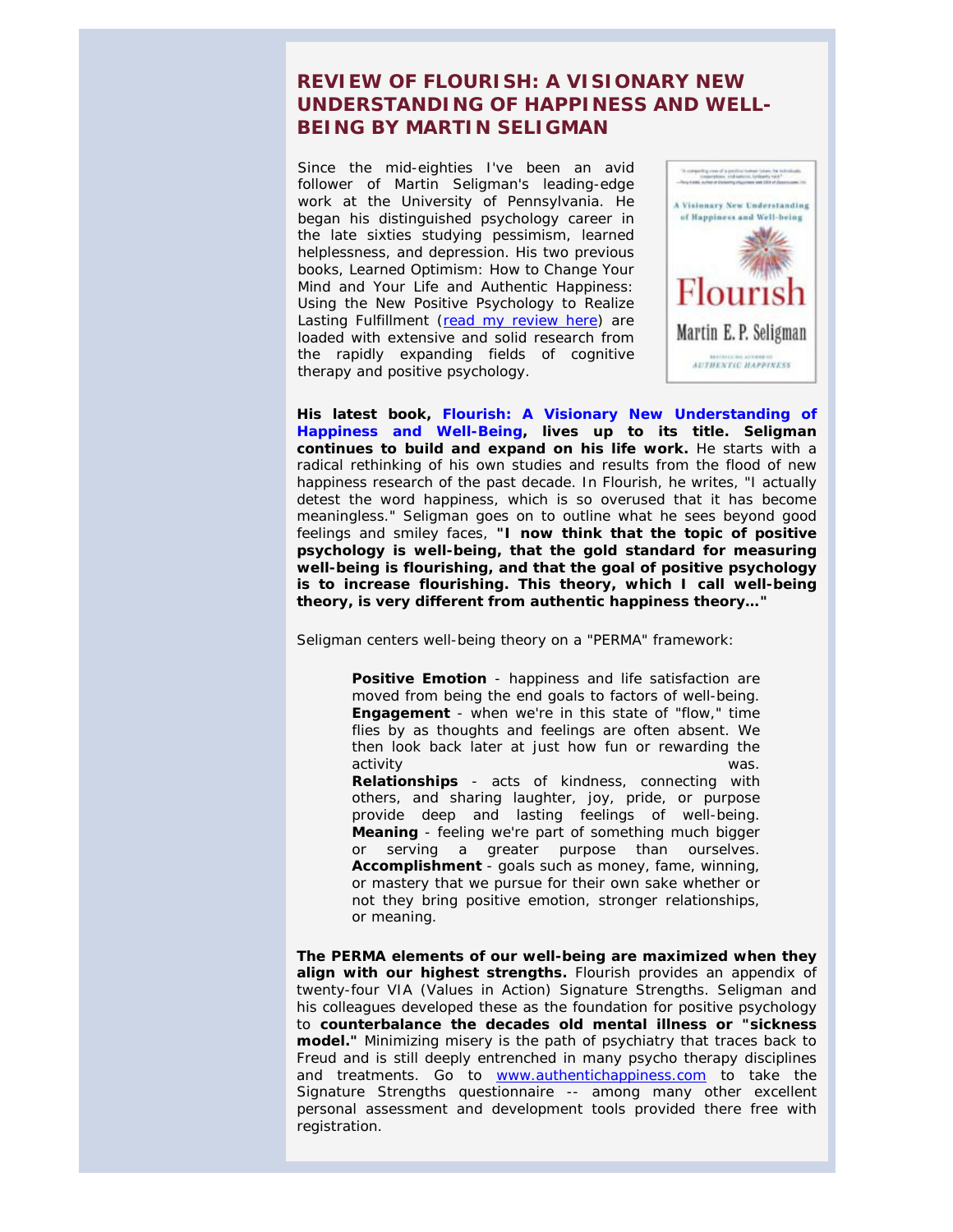**Seligman's work is deeply grounded in extensive research and science.** This is especially evident in *Flourish* with 50 pages of fine print footnotes. **His evidence-based approach clearly sets** *Flourish* **apart from most personal growth books puffed up with fluffy theories and wild claims.** However, it will make harder reading for some readers, having to sift through the academic approaches and citations for many of the practical nuggets, application exercises, and personal growth insights buried throughout the book.

*Flourish* **covers a lot of ground in the rapidly expanding field of positive psychology.** Seligman reports on the development of the new Master of Applied Positive Psychology (MAPP) degree program that he leads at the University of Pennsylvania. The program's mission is to *"combine cutting-edge scholarship with the application of knowledge to the real world."* He also provides chapters on **breakthroughs in teaching well-being to young people, a new theory of intelligence (very similar to the work in emotional intelligence), and the biology of optimism** [\(click here to read an excerpt of this chapter\)](http://app.simplycast.com/email_view.php?group_idno=5778484&outgoing_idno=5842970&email_idno=186643).

*Flourish* has two chapters dealing with a huge project Seligman and his colleagues have with the U.S. Army to provide Comprehensive Soldier Fitness and Master Resilience Training to hundreds of thousands. One goal is **converting Post-Traumatic Stress Disorder (PTSD) into Post-Traumatic Growth (PTG)**. You can read a bit more on this from my previous blog post [Building our Resilience in Facing the F-Word.](http://www.jimclemmer.com/blog/2011/04/28/building-our-resilience-in-facing-the-f-word/)

<span id="page-7-0"></span>**Seligman concludes** *Flourish* **with his "moon shot objective"** (inspired by President JF Kennedy's audacious goal declared in 1961 to land on the moon by the end of the decade) of PERMA 51. This chapter proposes a new approach to the politics and economics of well-being with new measures of a country's prosperity based on the PERMA indicators. **PERMA 51 is "the long mission for positive psychology. By the year 2051, 51 percent of the people of the world will be flourishing."**

**By applying PERMA to our own lives -- and using these concepts in our parenting, coaching, leading, and developing others -- we can all benefit from "shooting for the moon."**

## **THOUGHTS THAT MAKE YOU GO HMMMM… ON**  *FLOURISHING* **FROM MARTIN SELIGMAN**

A few key excerpts from *[Flourish: A Visionary New Understanding of](http://www.amazon.com/Flourish-Visionary-Understanding-Happiness-Well-being/dp/1439190755/ref=sr_1_1?ie=UTF8&s=books&qid=1307818821&sr=8-1)  [Happiness and Well-Being](http://www.amazon.com/Flourish-Visionary-Understanding-Happiness-Well-being/dp/1439190755/ref=sr_1_1?ie=UTF8&s=books&qid=1307818821&sr=8-1)*:

> "When asked what, in two words or fewer, positive psychology is about, Christopher Peterson, one of its founders, replied, 'Other people.' Very little that is positive is solitary… Other people are the best antidote to the downs of life and the single most reliable up."

> "That we are drawn by the future rather than just driven by the past is extremely important and directly contrary to the heritage of social science and the history of psychology. It is, nevertheless, a basic and implicit premise of positive psychology."

> "Going slow allows executive function to take over. Executive function consists of focusing and ignoring distractions, remembering and using new information, planning action and revising the plan, and inhibiting fast, impulsive thoughts and actions."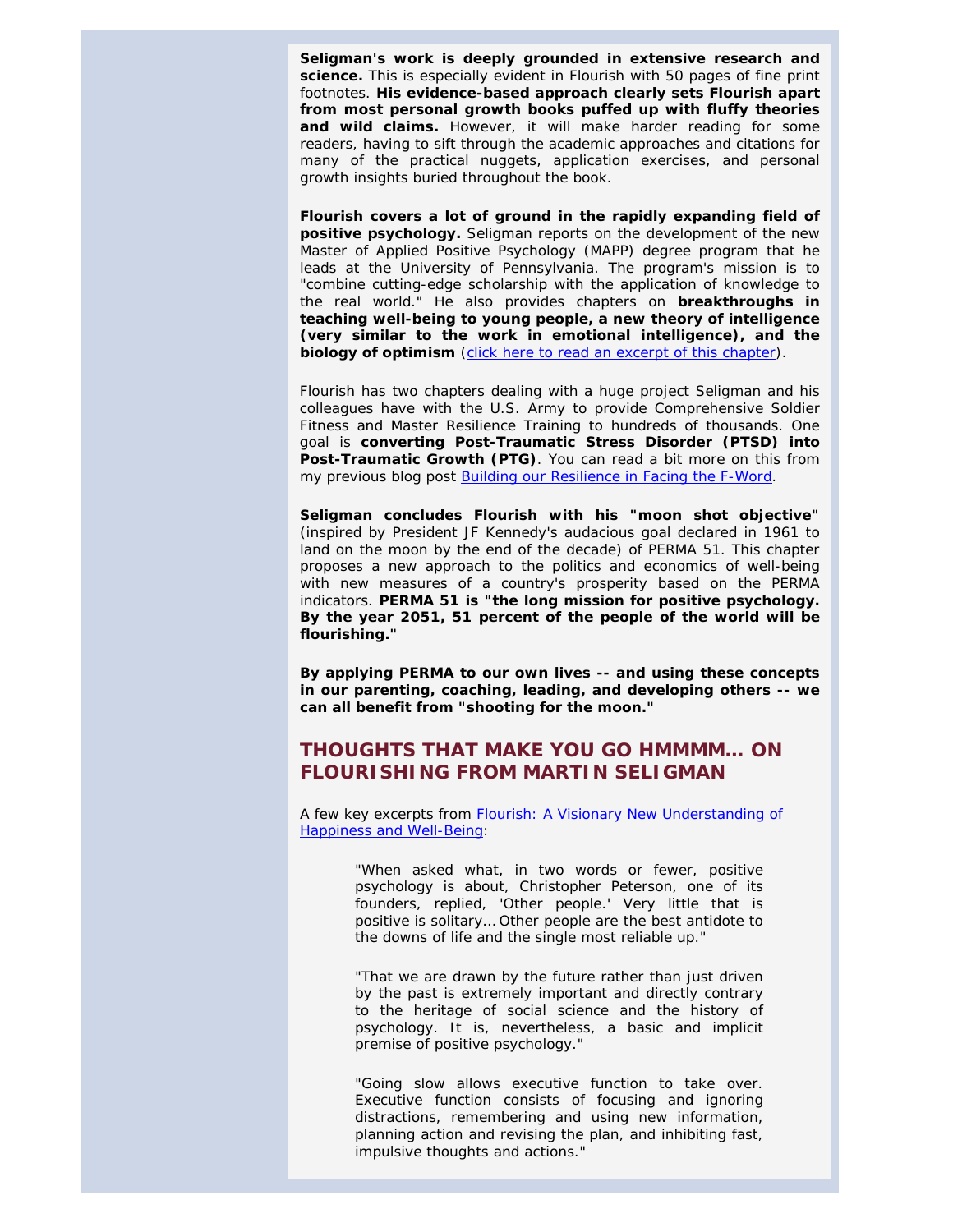"Self-discipline outpredicts IQ for academic success by a factor of 2."

"Resilience, at least among young civilians, can be taught. This was the main thrust of positive education, and we had found that depression, anxiety, and conduct problems could be reduced among children and adolescents through resilience training… if we want health, we should concentrate on building resilience - psychologically and physically -- particularly among young people."

"It's all too commonplace not to be mentally ill but to be stuck and languishing in life. Positive mental health is a presence: the presence of positive emotion, the presence of engagement, the presence of meaning, the presence of good relationships, and the presence of accomplishment. Being in a state of mental health is not merely being disorder free; rather it is the presence of flourishing."

"I believe that history is the account of human progress and that you have to be blinded by ideology not to see the reality of this progress. Balky, with fits and starts, the moral and economic envelop of recorded history is, nevertheless, upward… in the twentieth century, the bloodiest of all our centuries, we defeated fascism and communism, we learned how to feed six billion people, we created universal education and universal medical care. We raised real purchasing power more than fivefold. We extended the life span. We began to curb pollution and care for the planet, and we made huge inroads into racial, sexual, and ethnic injustice. The age of the tyrant is coming to an end, and the age of democracy has taken root… what gift will the twenty-first century pass to our posterity?"

# <span id="page-8-0"></span>**OUR DELL DANCE TO THE 'BUREAUCRATIC BOOGIE' HIGHLIGHTS A COMMON SERVICE BREAKDOWN**

The CLEMMER Group has been purchasing our computer equipment from Dell since we began in 1994. We like their technology, customizing equipment to our needs, value, and next day onsite service. That may change. **I just got off the phone from a painful hour of experiencing Dell's inward focused bureaucracy** as Gary, our IT support guy, and I purchased a notebook computer for Heather.



After building the system we wanted through their web site, we called their business line to ask a few final questions and place the order. That's when we were told that this model was only available through their consumer's line. So we were transferred. For sixty frustrating minutes, we were bounced back and forth between four different agents, half of whom were very difficult to understand. We were cut off, and left on hold for extended periods of time as the different agents in sales, customer service and finance tried to reconcile our simple request with their specific department requirements. **It was a lot of work to get someone to take our money.**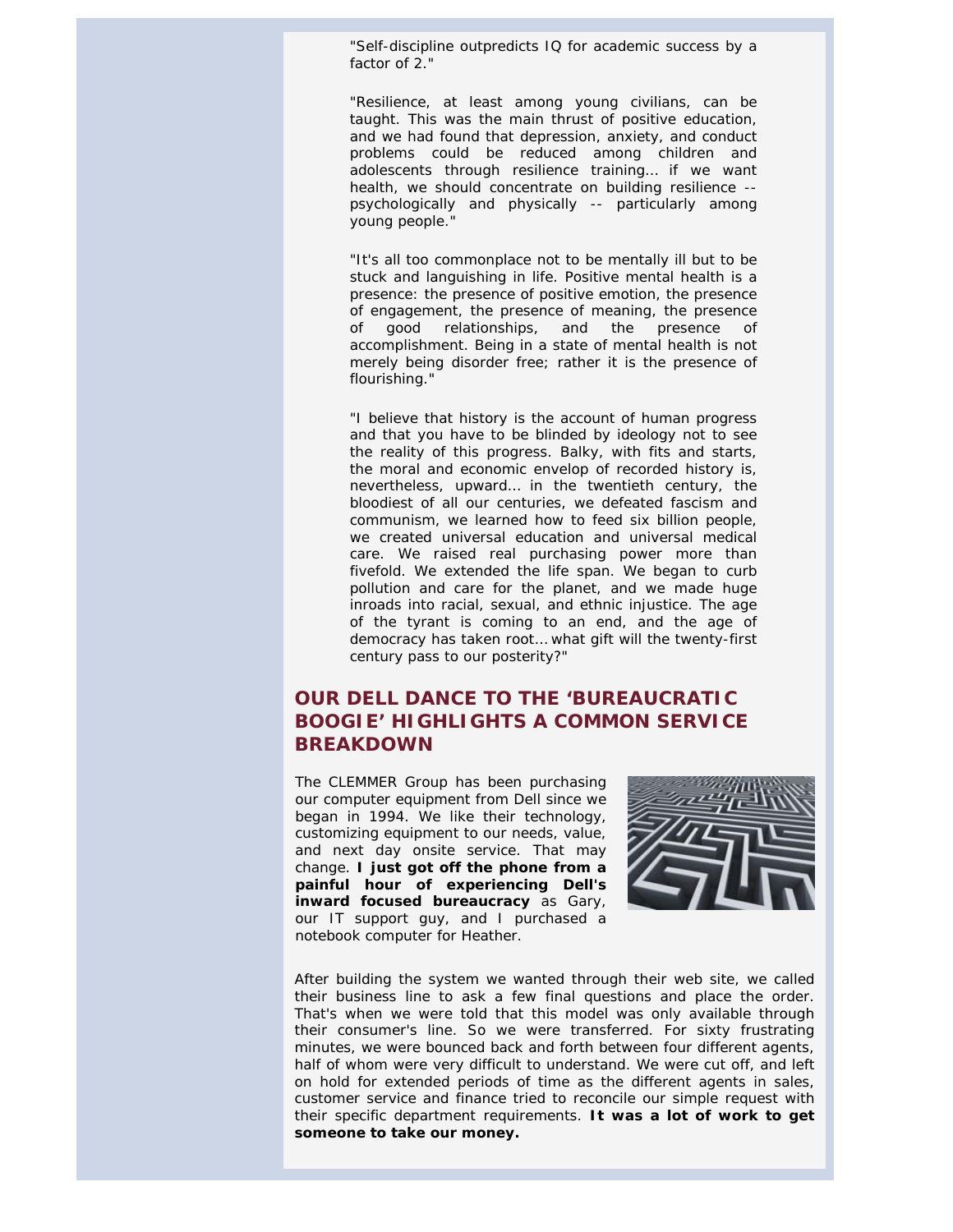An hour later, we finally succeeded in purchasing the computer we'd already pre-built!

Sound familiar? **Everyone did his or her job. But the customer was made to dance to that old familiar tune, "The Bureaucratic Boogie."** Like so many organizations, Dell is clearly **organized for its own convenience rather than for their customers'**. Looking from the inside out, everyone did his or her job. **Looking from the outside in, we were greeted with a confusing mish–mash of departments and "customer service agents (an oxymoron?)"** Like the proverbial elephant, each agent has his or her arms around one leg, but only the customer sees the whole animal.

A previous post, [The Three Rings of Perceived Value: An Integrated](http://www.jimclemmer.com/blog/2011/04/12/the-three-rings-of-perceived-value-an-integrated-customer-focus/)  [Customer Focus](http://www.jimclemmer.com/blog/2011/04/12/the-three-rings-of-perceived-value-an-integrated-customer-focus/) showed our service/quality model with the Basic Product/Service (notebook computer and onsite service) as the inner ring. It was in the next two rings (Support and Enhanced Service) that we experienced the big break down. **Our Dell dance was an example of how customers often experience the Three Rings exactly opposite to the way people inside an organization look at them**. Customers start on the outside and move into the Basic Product from the Third Ring. If the Third Ring is large, first impressions will be very positive. That builds great momentum as customers move into the inner rings. Even the odd failure in one of the inner rings will be forgiven if everyone is delighting customers in the outer ring of Enhanced Service.

**Understanding the intertwined relationship among the Three Rings is at the heart of Toyota's remarkable sales growth in the past two decades.** Back in the late eighties customer research by Toyota Motor Sales USA showed that "those customers who have a positive sales experience are more likely to also have a positive service experience." Toyota's research showed that **when customers rated their sales experience as positive, 84% went on to rate their service experience as positive. But of those who had a negative sales experience, only 43% rated their subsequent service experience as positive.**

Toyota's customer research illustrates how **product, support, and enhanced service all blur together for customers into one total experience -- good, bad, or otherwise.** When a Toyota customer had a good sales and service experience the intention to repurchase from that dealer was 85%. However, **if those same customers have both a bad sales and a bad service experience, their likelihood of repurchasing from that dealer is just 1%!!** Robert Schrandt, then Vice President Customer Relations, explained how this research proves that the outer rings profoundly influence the inner product ring; "The quality of the sales and service experience not only determines where customers will purchase their next vehicle, but whether they'll purchase a Toyota at all. Customers having a good sales and service experience have intent to repurchase Toyotas of 83% versus only 38% if those experiences are bad."

**A critical part of the journey to higher customer perceived value - - as well as cost reduction -- is breaking down the "vertical chimneys" or silos between departments. This means looking at customer, production, and support processes from the inside out as they flow across functional and departmental boundaries.**

As we've seen with cars over the past few decades, it's getting harder for computer companies to differentiate their core products like desktop or notebook computers. An ever more crowded field of competitors is engaged in a "price and features" race in the inner ring. If Dell can refocus their sales and service from the outside in they'll have a major growth edge. If not, customers like me will go find a company that gets it.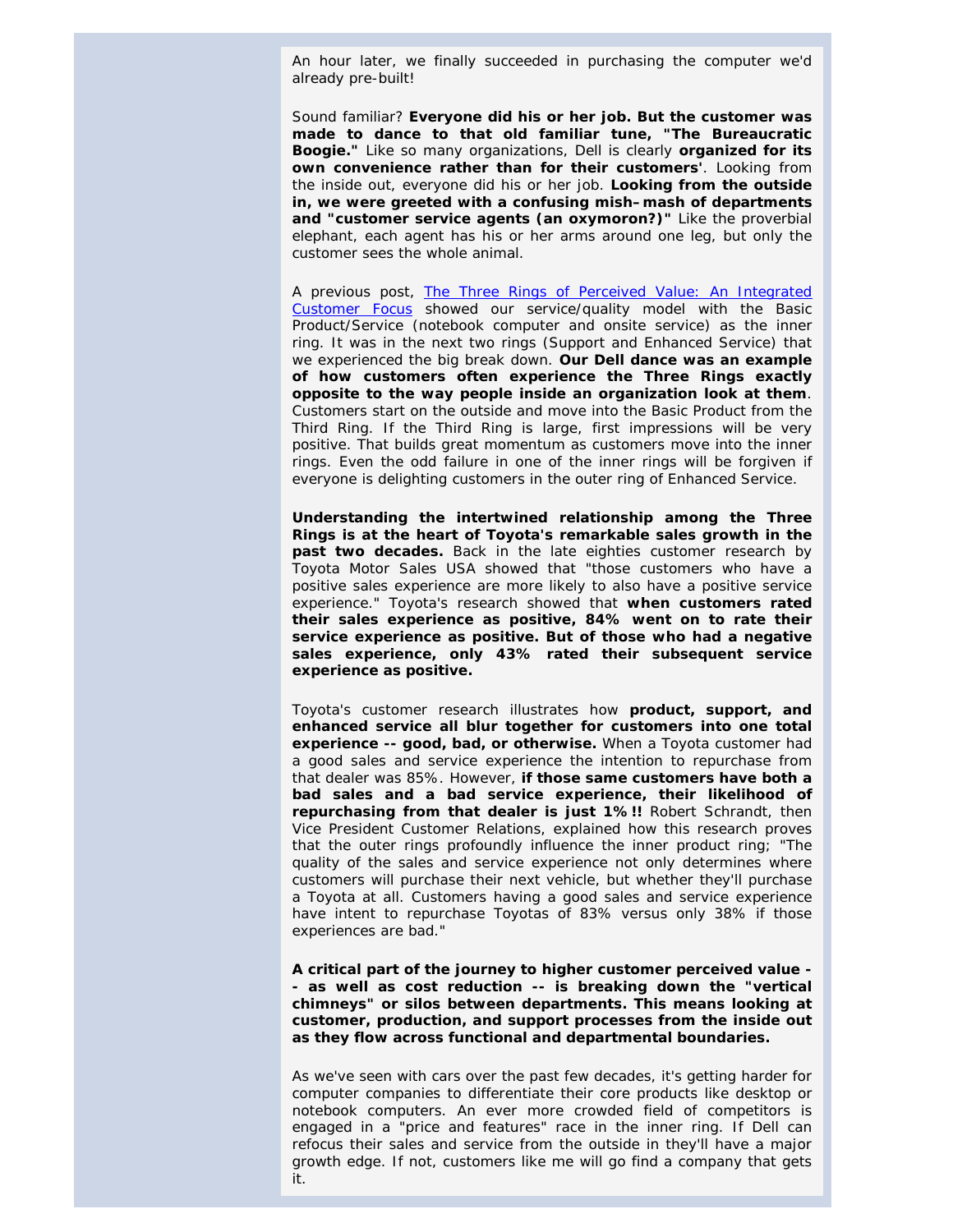#### <span id="page-10-0"></span>*Further Reading:*

- **[How "Internal Customers" Create Silos, Turf Wars, and Tyrants](http://www.jimclemmer.com/blog/2011/04/07/how-internal-customers-create-silos-turf-wars-and-tyrants/)**
- [Toyota Under Fire: Leadership Lessons on Turning Crisis Into](http://www.jimclemmer.com/blog/2011/04/21/toyota-under-fire-leadership-lessons-on-turning-crisis/)  **[Opportunity](http://www.jimclemmer.com/blog/2011/04/21/toyota-under-fire-leadership-lessons-on-turning-crisis/)**

# **STRONG LEADERS HARNESS THE POWER OF SPIRIT AND MEANING**

We regularly review our seven **Timeless Leadership Principles** in our workshops while participants assess how well they feel they're doing with each one, and which of the Principles they'd most like to improve. The one that scores number one or two on participant priority lists for improvement is **Mobilizing and Energizing**. Supervisors,



managers, and executives want ways to **"motivate" or move their team members to higher performance**. 

The Principle that **consistently ranks near the bottom is Spirit and Meaning**. Yet it's one of the **most powerful and enduring ways to foster extraordinary effort**. Most managers don't appreciate what this Principle really entails and it's incredible potential to energize. An outstanding article laced with plenty of supporting research in June's *Harvard Business Review* not only proves the enormous power of this Principle, but also provides many practical examples.

[In How Customers Can Rally Your Troops,](http://hbr.org/2011/06/how-customers-can-rally-your-troops/ar/1) Adam Grant, management professor at University of Pennsylvania's Wharton School explains that:

"There's a wealth of evidence that **people want to do meaningful work**: In national surveys over the past three decades, the vast majority of Americans have identified **meaningful work as the single most important feature that they seek in a job**. And numerous researchers have found that people are concerned not only about themselves but also about doing **work that benefits others and contributes to society**."

Here are a few of the examples Grant provides in his very powerful article:

- "A five-minute meeting with a student who had received a scholarship motivated university fundraisers to increase their weekly productivity by 400%.
- A photograph of a patient drove radiologists to improve the accuracy of their diagnostic findings by 46%.
- Wells Fargo managers show bankers videos of people describing how low-interest loans rescued them from severe debt -- a vivid reminder to the bankers that they are striving to serve their customers, not their managers.
- St. Luke's Hospital hosts a Night of Heroes event, during which patients are reconnected with the trauma teams that saved their lives and all team members are honored for their contributions.
- Facebook flies in users from around the country to meet with engineers and share how the site has reconnected them to family and friends.
- At Ritz Carlton hotels around the world, employees meet daily for 15 minutes to share 'wow' stories about going the extra mile to make a difference in customers' lives."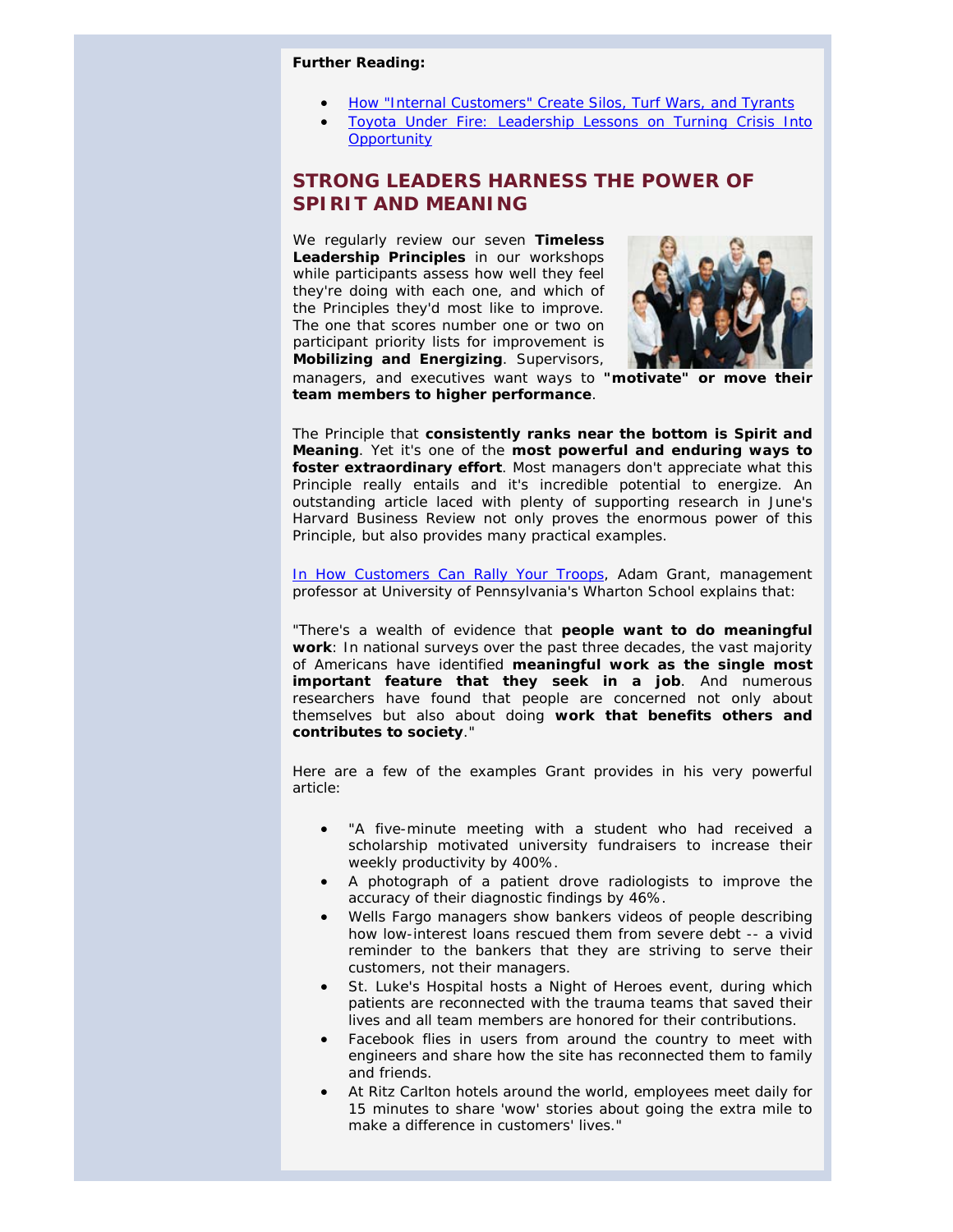The reason Mobilizing and Energizing is rated so much higher than Spirit and Meaning is often because **supervisors, managers, and executives are searching for external factors** (incentives or recognition programs are popular crutches) that can push people to higher performance. **That's really management, not leadership.** 

**Strong leaders create environments that fan the flames of internal motivation**. Showing team members how the work they do **contributes to a greater cause, touches lives, and really makes a difference is an incredibly powerful energy source**.

#### <span id="page-11-0"></span>*Further Reading:*

- [Timeless Leadership Principles](http://www.jimclemmer.com/timeless-leadership-principles.php)
- [Leaders Shape Focus and Context](http://www.jimclemmer.com/leaders-shape-focus-and-context.php)
- [Reward and Recognition Reinforce Paternalism or Partnerships](http://www.jimclemmer.com/reward-and-recognition-reinforce-paternalism-or-partnerships.php)
- [Leadership on Purpose](http://www.jimclemmer.com/leadership-on-purpose.php)
- [The Purpose-Profit Paradox](http://www.jimclemmer.com/the-purpose-profit-paradox.php)

## **TWEET READING: RECOMMENDED ONLINE RESOURCES**

This section summarizes last month's LinkedIn Updates and Twitter Tweets sent about online articles or blog posts that I've flagged as **worth reading**. These are usually posted on weekends when I am doing much of my reading for research, learning, or leisure.



My original tweet commenting on the article precedes each title and descriptor from the original source:

A timely article that illustrates the old adage "the more things change, the more they stay the same."

> [The Internet Changes Everything --](http://blogs.hbr.org/kanter/2011/05/the-internet-changes-everythin.html?referral=00563&cm_mmc=email-_-newsletter-_-daily_alert-_-alert_date&utm_source=newsletter_daily_alert&utm_medium=email&utm_campaign=alert_date) Except Four Things **- Rosabeth Moss Kanter** [http://blogs.hbr.org](http://blogs.hbr.org/)

> *"With all the talk of revolution, disruption, and really big change, I was struck by the things that are not changing -- or at least, not yet."*

Background on a psychology pioneer who laid the cornerstones of the four quadrant communication/social/leadership style models widely used today.

> [To Kindle a Light in the Darkness](http://www.successmagazine.com/to-kindle-a-light-in-the-darkness/PARAMS/article/1397/channel/22) **- Deborah Huso** [http://www.successmagazine.com](http://www.successmagazine.com/)

> *"World-renowned psychiatrist Carl Jung's theories on spiritual meaning changed our views on human motivation."*

Involved leadership of senior management in the implementation process is critical to using these seven steps.

> [Seven Leadership Actions that Accelerate Execution](http://www.forum.com/blog/seven-leadership-actions-that-accelerate-execution/?utm_source=feedburner&utm_medium=feed&utm_campaign=Feed%3A+forumcorp+%28ForumCorp%27s+Blog%29) **- Jocelyn Davis** [http://www.forum.com](http://www.forum.com/)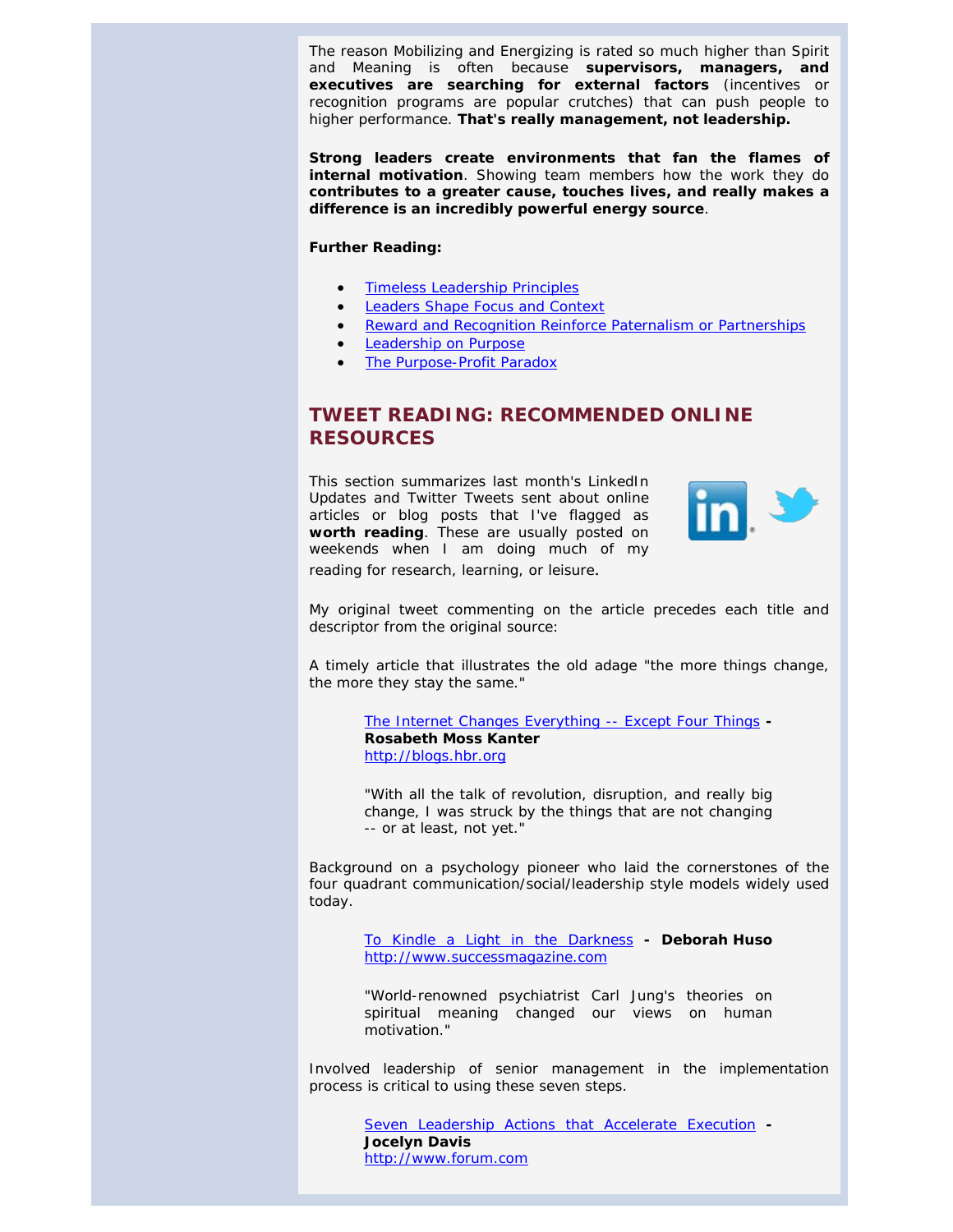*"If your organization can achieve a higher than 30 percent success rate in its strategic initiatives -- even if it achieves only a 50 or even 40 percent success rate -- it will actually join an elite group of execution stars."*

Connecting teams making products or supporting frontline servers to end customers taps into our deep need for meaningful work.

> [The open secrets of employee motivation](http://management.fortune.cnn.com/2011/06/14/the-open-secrets-of-employee-motivation/) **– Julian Birkinshaw and Simon Caulkin**  [management.fortune.cnn.com](http://management.fortune.cnn.com/)

> *"Employees can easily go along their daily routines without much insight on the people buying their products, but exposing them to customers can serve as a powerful motivator."*

## <span id="page-12-0"></span>**NOW AVAILABLE IN FRENCH, PORTUGUESE, AND SPANISH:** *THE LEADER'S DIGEST*

<span id="page-12-1"></span>

You can now purchase *[The](http://jimclemmer.com/books/the_leaders_digest_timeless_principles_for_team_and_organization_success.php)  [Leader's Digest](http://jimclemmer.com/books/the_leaders_digest_timeless_principles_for_team_and_organization_success.php)* in French, Portuguese, and Spanish through our [web site,](http://www.jimclemmer.com/online-book-store-audio-leadership-books-leadership-management-time-management.php) or from your favorite bookseller:



#### **READ IT HERE OR HOT OFF MY BLOG**

<span id="page-12-2"></span>The items in each month's issue of *The Leader Letter* are first published in my [blog](http://jimclemmer.com/blog) (updated twice per week) the previous month. You can wait to read it all together each month in *The*



Leader Letter or you can read each item as a **blog** post and have them sent directly to you hot off my computer by signing up at [http://www.jimclemmer.com/blog/.](http://www.jimclemmer.com/blog/) Just enter your e-mail address in the upper left corner box under "Sign up for E-mail Blog Notification."

#### **FEEDBACK AND FOLLOW-UP**

I am always delighted to hear from readers of *The Leader Letter* with feedback, reflections, suggestions, or differing points of view. Nobody is ever identified in *The Leader Letter* without their permission. I am also happy to explore customized, in-house adaptations of any of my material for your team or organization. Drop me an e-mail at [Jim.Clemmer@Clemmer.net](mailto:Jim.Clemmer@Clemmer.net) or connect with me on [LinkedIn,](http://www.linkedin.com/in/jimclemmer) [Twitter,](http://twitter.com/#%21/JimClemmer) [FaceBook,](http://www.facebook.com/ClemmerGroup) or my [blog!](http://www.jimclemmer.com/blog/)

**Keep learning, laughing, loving, and leading** - **living life just for the L of it!!**

**Jim**